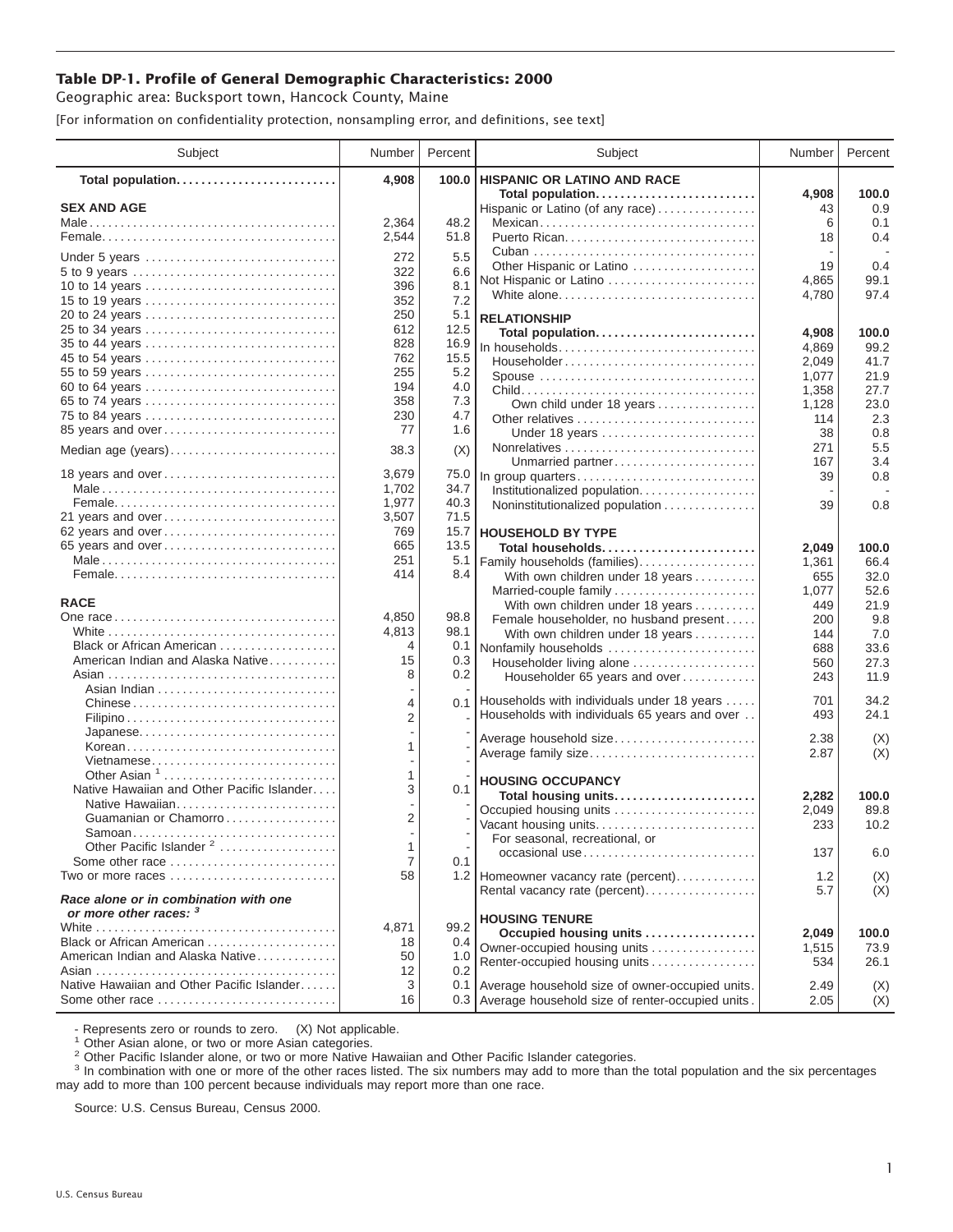## **Table DP-2. Profile of Selected Social Characteristics: 2000**

Geographic area: Bucksport town, Hancock County, Maine

[Data based on a sample. For information on confidentiality protection, sampling error, nonsampling error, and definitions, see text]

| Subject                                     | Number     | Percent       | Subject                                                            | Number     | Percent    |
|---------------------------------------------|------------|---------------|--------------------------------------------------------------------|------------|------------|
| <b>SCHOOL ENROLLMENT</b>                    |            |               | <b>NATIVITY AND PLACE OF BIRTH</b>                                 |            |            |
| Population 3 years and over                 |            |               | Total population                                                   | 4,908      | 100.0      |
| enrolled in school                          | 1,123      |               |                                                                    | 4,822      | 98.2       |
| Nursery school, preschool                   | 57         | 5.1           | Born in United States                                              | 4,780      | 97.4       |
| Kindergarten                                | 48         | 4.3           | State of residence                                                 | 3,712      | 75.6       |
| Elementary school (grades 1-8)              | 627        | 55.8          | Different state                                                    | 1,068      | 21.8       |
|                                             | 288        | 25.6          | Born outside United States                                         | 42         | 0.9        |
| College or graduate school                  | 103        |               | 9.2   Foreign born<br>Entered 1990 to March 2000                   | 86<br>6    | 1.8<br>0.1 |
| <b>EDUCATIONAL ATTAINMENT</b>               |            |               | Naturalized citizen                                                | 55         | 1.1        |
| Population 25 years and over                | 3,314      | 100.0         |                                                                    | 31         | 0.6        |
| Less than 9th grade                         | 178        | 5.4           |                                                                    |            |            |
| 9th to 12th grade, no diploma               | 322        | 9.7           | <b>REGION OF BIRTH OF FOREIGN BORN</b>                             |            |            |
| High school graduate (includes equivalency) | 1,360      | 41.0          | Total (excluding born at sea)                                      | 86         | 100.0      |
| Some college, no degree                     | 644        | 19.4          |                                                                    | 44         | 51.2       |
| Associate degree                            | 272        | 8.2           |                                                                    | 11         | 12.8       |
| Bachelor's degree                           | 407        | 12.3          |                                                                    | 5          | 5.8        |
| Graduate or professional degree             | 131        | 4.0           |                                                                    | 6          | 7.0        |
| Percent high school graduate or higher      | 84.9       | (X)           | Northern America                                                   | 20         | 23.3       |
| Percent bachelor's degree or higher         | 16.2       | (X)           |                                                                    |            |            |
|                                             |            |               | <b>LANGUAGE SPOKEN AT HOME</b>                                     |            |            |
| <b>MARITAL STATUS</b>                       |            |               | Population 5 years and over                                        | 4,627      | 100.0      |
| Population 15 years and over                | 3,914      | 100.0         | English only                                                       | 4,475      | 96.7       |
| Never married                               | 848        | 21.7          | Language other than English<br>Speak English less than "very well" | 152        | 3.3        |
| Now married, except separated               | 2,308      | 59.0          | Spanish                                                            | 32<br>33   | 0.7<br>0.7 |
| Separated                                   | 73         | 1.9           | Speak English less than "very well"                                | 18         | 0.4        |
|                                             | 306        | 7.8           | Other Indo-European languages                                      | 115        | 2.5        |
|                                             | 280<br>379 | 7.2<br>9.7    | Speak English less than "very well"                                | 10         | 0.2        |
|                                             | 188        | 4.8           | Asian and Pacific Island languages                                 | 4          | 0.1        |
|                                             |            |               | Speak English less than "very well"                                | 4          | 0.1        |
| <b>GRANDPARENTS AS CAREGIVERS</b>           |            |               | <b>ANCESTRY (single or multiple)</b>                               |            |            |
| Grandparent living in household with        |            |               | Total population                                                   | 4,908      | 100.0      |
| one or more own grandchildren under         |            |               | Total ancestries reported                                          | 4,797      | 97.7       |
| 18 years                                    | 77<br>27   | 100.0<br>35.1 |                                                                    | 12         | 0.2        |
| Grandparent responsible for grandchildren   |            |               |                                                                    | 17         | 0.3        |
| <b>VETERAN STATUS</b>                       |            |               |                                                                    | 18         | 0.4        |
| Civilian population 18 years and over       | 3,667      | 100.0         |                                                                    | 63         | 1.3        |
| Civilian veterans                           | 559        | 15.2          |                                                                    | 884        | 18.0       |
|                                             |            |               | French (except Basque) <sup>1</sup>                                | 587        | 12.0       |
| <b>DISABILITY STATUS OF THE CIVILIAN</b>    |            |               | French Canadian <sup>1</sup>                                       | 152<br>234 | 3.1<br>4.8 |
| NONINSTITUTIONALIZED POPULATION             |            |               |                                                                    | 6          | 0.1        |
| Population 5 to 20 years                    | 1,120      | 100.0         |                                                                    | 6          | 0.1        |
| With a disability                           | 139        | 12.4          |                                                                    | 699        | 14.2       |
| Population 21 to 64 years                   | 2,819      | 100.0         |                                                                    | 88         | 1.8        |
| With a disability                           | 714        | 25.3          |                                                                    | 26         | 0.5        |
| Percent employed                            | 65.5       | (X)           | Norwegian                                                          | 35         | 0.7        |
| No disability                               | 2,105      | 74.7          |                                                                    | 28         | 0.6        |
| Percent employed                            | 76.9       | (X)           |                                                                    | 22         | 0.4        |
| Population 65 years and over                | 668        | 100.0         |                                                                    | 40         | 0.8        |
| With a disability                           | 246        | 36.8          | $Scott$ -Irish                                                     | 117        | 2.4        |
| <b>RESIDENCE IN 1995</b>                    |            |               |                                                                    | 186<br>17  | 3.8<br>0.3 |
| Population 5 years and over                 | 4,627      | 100.0         | Subsaharan African                                                 |            |            |
| Same house in 1995                          | 2,788      | 60.3          |                                                                    | 98         | 2.0        |
| Different house in the U.S. in 1995         | 1,797      | 38.8          |                                                                    | 20         | 0.4        |
| Same county                                 | 1,005      | 21.7          |                                                                    |            |            |
|                                             | 792        | 17.1          | United States or American                                          | 889        | 18.1       |
|                                             | 531        | 11.5          |                                                                    | 25         | 0.5        |
| Different state                             | 261        | 5.6           | West Indian (excluding Hispanic groups)                            | 7          | 0.1        |
|                                             | 42         | $0.9 \mid$    | Other ancestries                                                   | 521        | 10.6       |

-Represents zero or rounds to zero. (X) Not applicable. 1 The data represent a combination of two ancestries shown separately in Summary File 3. Czech includes Czechoslovakian. French includes Alsatian. French Canadian includes Acadian/Cajun. Irish includes Celtic.

Source: U.S. Bureau of the Census, Census 2000.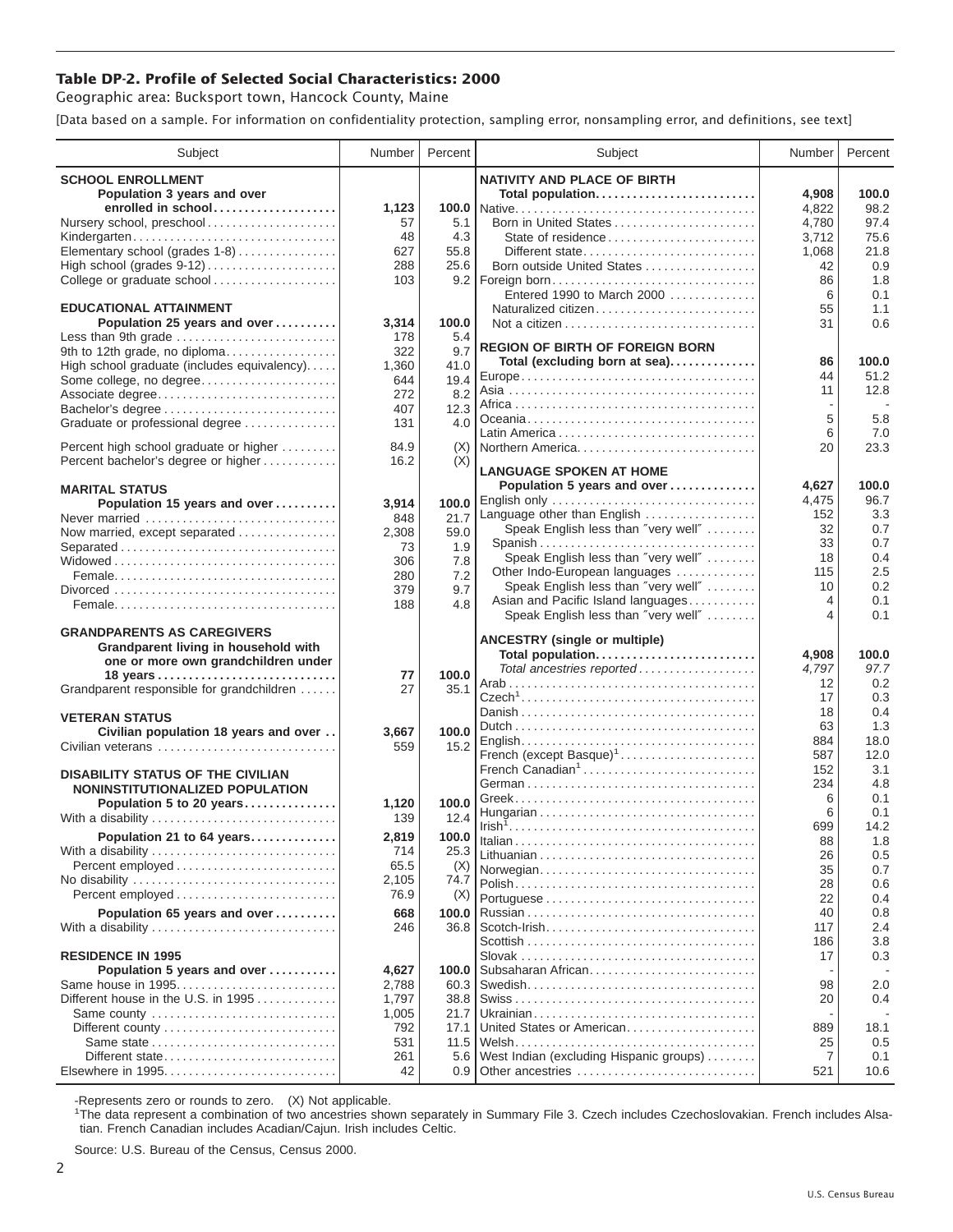## **Table DP-3. Profile of Selected Economic Characteristics: 2000**

Geographic area: Bucksport town, Hancock County, Maine [Data based on a sample. For information on confidentiality protection, sampling error, nonsampling error, and definitions, see text]

| Subject                                                  | Number | Percent | Subject                                                                                | Number         | Percent    |
|----------------------------------------------------------|--------|---------|----------------------------------------------------------------------------------------|----------------|------------|
| <b>EMPLOYMENT STATUS</b>                                 |        |         | <b>INCOME IN 1999</b>                                                                  |                |            |
| Population 16 years and over                             | 3,841  | 100.0   | Households                                                                             | 2,049          | 100.0      |
| In labor force                                           | 2,505  |         | 65.2 Less than \$10,000                                                                | 222            | 10.8       |
| Civilian labor force                                     | 2,485  |         |                                                                                        | 189            | 9.2        |
|                                                          |        |         |                                                                                        |                | 15.1       |
| Employed                                                 | 2,282  |         |                                                                                        | 310            |            |
|                                                          | 203    |         |                                                                                        | 309            | 15.1       |
| Percent of civilian labor force                          | 8.2    |         | $(X)$ \\ \$35,000 to \$49,999                                                          | 350            | 17.1       |
|                                                          | 20     |         | $0.5$   \$50,000 to \$74,999                                                           | 423            | 20.6       |
| Not in labor force                                       | 1,336  |         | $34.8$ \\ \$75,000 to \$99,999                                                         | 173            | 8.4        |
| Females 16 years and over                                | 2,073  | 100.0   |                                                                                        | 66             | 3.2        |
| In labor force                                           | 1,209  | 58.3    | \$150,000 to \$199,999                                                                 |                |            |
| Civilian labor force                                     | 1,202  | 58.0    | \$200,000 or more                                                                      | $\overline{7}$ | 0.3        |
| Employed                                                 | 1,105  | 53.3    | Median household income (dollars)                                                      | 34,812         | (X)        |
|                                                          |        |         |                                                                                        |                |            |
| Own children under 6 years                               | 331    | 100.0   | With earnings                                                                          | 1,560          | 76.1       |
| All parents in family in labor force                     | 207    | 62.5    | Mean earnings $(dollars)1 \ldots \ldots \ldots \ldots \ldots$                          | 42,012         | (X)        |
| <b>COMMUTING TO WORK</b>                                 |        |         | With Social Security income                                                            | 606            | 29.6       |
|                                                          |        |         | Mean Social Security income $(dollars)^1$                                              | 10,273         | (X)        |
| Workers 16 years and over                                | 2,228  |         | 100.0 With Supplemental Security Income                                                | 95             | 4.6        |
| Car, truck, or van - - drove alone                       | 1,863  | 83.6    | Mean Supplemental Security Income                                                      |                |            |
| Car, truck, or van - - carpooled                         | 212    | 9.5     | $\text{(dollars)}^1 \dots \dots \dots \dots \dots \dots \dots \dots \dots \dots \dots$ | 6,282          | (X)        |
| Public transportation (including taxicab)                | 4      |         | 0.2 With public assistance income                                                      | 127            | 6.2        |
|                                                          | 90     | 4.0     | Mean public assistance income $(dollars)1 \ldots$ .                                    | 1,713          | (X)        |
| Other means                                              | 11     |         | 0.5 With retirement income                                                             | 400            | 19.5       |
| Worked at home                                           | 48     | 2.2     | Mean retirement income $(dollars)1$                                                    | 11,440         | (X)        |
| Mean travel time to work $(minutes)^1$                   | 25.7   | (X)     | Families                                                                               |                |            |
|                                                          |        |         |                                                                                        | 1,366          | 100.0      |
| <b>Employed civilian population</b><br>16 years and over |        |         | Less than \$10,000                                                                     | 100            | 7.3<br>4.5 |
| <b>OCCUPATION</b>                                        | 2,282  |         |                                                                                        | 61             |            |
|                                                          |        |         | \$15,000 to \$24,999                                                                   | 161            | 11.8       |
| Management, professional, and related                    |        |         | \$25,000 to \$34,999                                                                   | 222            | 16.3       |
| occupations                                              | 574    |         |                                                                                        | 250            | 18.3       |
| Service occupations                                      | 333    |         |                                                                                        | 371            | 27.2       |
| Sales and office occupations                             | 621    |         |                                                                                        | 159            | 11.6       |
| Farming, fishing, and forestry occupations               | 50     |         |                                                                                        | 42             | 3.1        |
| Construction, extraction, and maintenance                |        |         | \$150,000 to \$199,999                                                                 |                |            |
|                                                          | 355    |         | 15.6 \$200,000 or more                                                                 |                |            |
| Production, transportation, and material moving          |        |         | Median family income (dollars)                                                         | 41,818         | (X)        |
|                                                          | 349    | 15.3    | Per capita income $(dollars)1$                                                         | 17,587         | (X)        |
|                                                          |        |         | Median earnings (dollars):                                                             |                |            |
| <b>INDUSTRY</b>                                          |        |         | Male full-time, year-round workers                                                     | 35,067         | (X)        |
| Agriculture, forestry, fishing and hunting,              | 69     | 3.0     | Female full-time, year-round workers                                                   | 22,739         | (X)        |
|                                                          | 179    | 7.8     |                                                                                        |                |            |
| Manufacturing                                            | 426    | 18.7    |                                                                                        | Number         | Percent    |
| Wholesale trade                                          | 48     | 2.1     |                                                                                        | below          | below      |
|                                                          | 319    | 14.0    |                                                                                        | poverty        | poverty    |
| Transportation and warehousing, and utilities            | 96     | 4.2     | Subject                                                                                | level          | level      |
|                                                          | 29     | 1.3     |                                                                                        |                |            |
| Finance, insurance, real estate, and rental and          |        |         |                                                                                        |                |            |
|                                                          | 180    | 7.9     | <b>POVERTY STATUS IN 1999</b>                                                          |                |            |
| Professional, scientific, management, adminis-           |        |         | Families                                                                               | 129            | 9.4        |
| trative, and waste management services                   | 89     | 3.9     | With related children under 18 years                                                   | 94             | 13.8       |
| Educational, health and social services                  | 532    | 23.3    | With related children under 5 years                                                    | 41             | 16.5       |
| Arts, entertainment, recreation, accommodation           |        |         | Families with female householder, no                                                   |                |            |
| and food services                                        | 161    | 7.1     | husband present                                                                        | 66             | 37.1       |
|                                                          | 96     |         | 4.2 With related children under 18 years                                               | 66             | 43.4       |
| Other services (except public administration)            |        |         |                                                                                        |                |            |
| Public administration                                    | 58     | 2.5     | With related children under 5 years                                                    | 35             | 52.2       |
| <b>CLASS OF WORKER</b>                                   |        |         | Individuals                                                                            | 526            | 10.8       |
| Private wage and salary workers                          | 1,785  |         | 78.2 18 years and over                                                                 | 373            | 10.1       |
|                                                          | 301    | 13.2    | 65 years and over                                                                      | 61             | 9.1        |
| Self-employed workers in own not incorporated            |        |         | Related children under 18 years                                                        | 153            | 12.8       |
|                                                          | 191    | 8.4     | Related children 5 to 17 years                                                         |                | 13.1       |
| Unpaid family workers                                    | 5      |         | 0.2 Unrelated individuals 15 years and over                                            | 121<br>176     | 19.8       |
|                                                          |        |         |                                                                                        |                |            |

-Represents zero or rounds to zero. (X) Not applicable.

<sup>1</sup>If the denominator of a mean value or per capita value is less than 30, then that value is calculated using a rounded aggregate in the numerator. See text.

Source: U.S. Bureau of the Census, Census 2000.